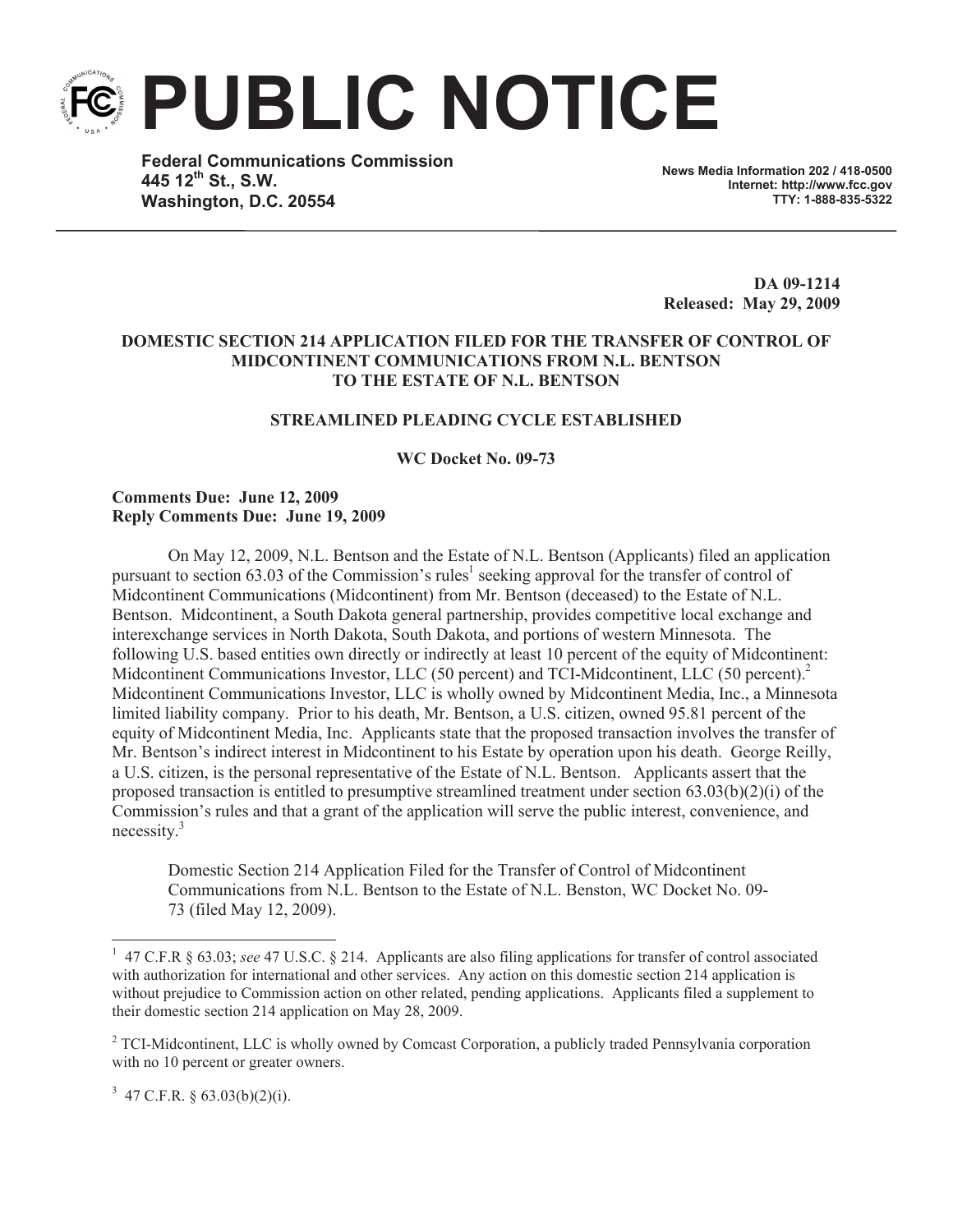# **GENERAL INFORMATION**

The transfer of assets identified herein has been found, upon initial review, to be acceptable for filing as a streamlined application. The Commission reserves the right to return any transfer application if, upon further examination, it is determined to be defective and not in conformance with the Commission's rules and policies. Pursuant to section 63.03(a) of the Commission's rules, 47 CFR § 63.03(a), interested parties may file comments **on or before June 12, 2009,** and reply comments **on or before June 19, 2009.** Unless otherwise notified by the Commission, the Applicants may transfer control on the 31<sup>st</sup> day after the date of this notice.<sup>4</sup> Comments must be filed electronically using (1) the Commission's Electronic Comment Filing System (ECFS) or (2) the Federal Government's e-Rulemaking Portal. *See* 47 C.F.R. § 63.03(a) ("All comments on streamlined applications shall be filed electronically . . . ."); *Electronic Filing of Documents in Rulemaking Proceedings*, 63 FR 24121 (1998).

- Comments may be filed electronically using the Internet by accessing the ECFS, http://www.fcc.gov/cgb/ecfs/, or the Federal e-Rulemaking Portal, http://www.regulations.gov. Filers should follow the instructions provided on the website for submitting comments.
- For ECFS filers, if multiple docket or rulemaking numbers appear in the caption of this proceeding, filers must transmit one electronic copy of the comments for each docket or rulemaking number referenced in the caption. In completing the transmittal screen, filers should include their full name, U.S. Postal Service mailing address, and the applicable docket or rulemaking number. Parties may also submit an electronic comment by Internet e-mail. To get filing instructions, filers should send an e-mail to ecfs@fcc.gov and include the following words in the body of the message, "get form." A sample form and directions will be sent in response.

#### **In addition, e-mail one copy of each pleading to each of the following**:

- 1) The Commission's duplicating contractor, Best Copy and Printing, Inc., fcc@bcpiweb.com; phone: (202) 488-5300; fax: (202) 488-5563;
- 2) Tracey Wilson-Parker, Competition Policy Division, Wireline Competition Bureau, tracey.wilson-parker@fcc.gov;
- 3) Jodie May, Competition Policy Division, Wireline Competition Bureau, jodie.may@fcc.gov;
- 4) David Krech, Policy Division, International Bureau, david.krech@fcc.gov; and
- 5) Jim Bird, Office of General Counsel, jim.bird@fcc.gov.

Filings and comments are available for public inspection and copying during regular business hours at the FCC Reference Information Center, Portals II, 445 12th Street, S.W., Room CY-A257, Washington, D.C. 20554. They may also be purchased from the Commission's duplicating contractor, Best Copy and Printing, Inc., Portals II, 445 12th Street, S.W., Room CY-B402, Washington, D.C. 20554; telephone: (202) 488-5300; fax: (202) 488-5563; e-mail: fcc@bcpiweb.com; url: www.bcpiweb.com.

People with Disabilities: To request materials in accessible formats for people with disabilities (braille, large print, electronic files, audio format), send an e-mail to fcc504@fcc.gov or call the Consumer & Governmental Affairs Bureau at (202) 418-0530 (voice), (202) 418-0432 (tty).

<sup>&</sup>lt;sup>4</sup> Such authorization is conditioned upon receipt of any other necessary approvals from the Commission in connection with the proposed transaction.